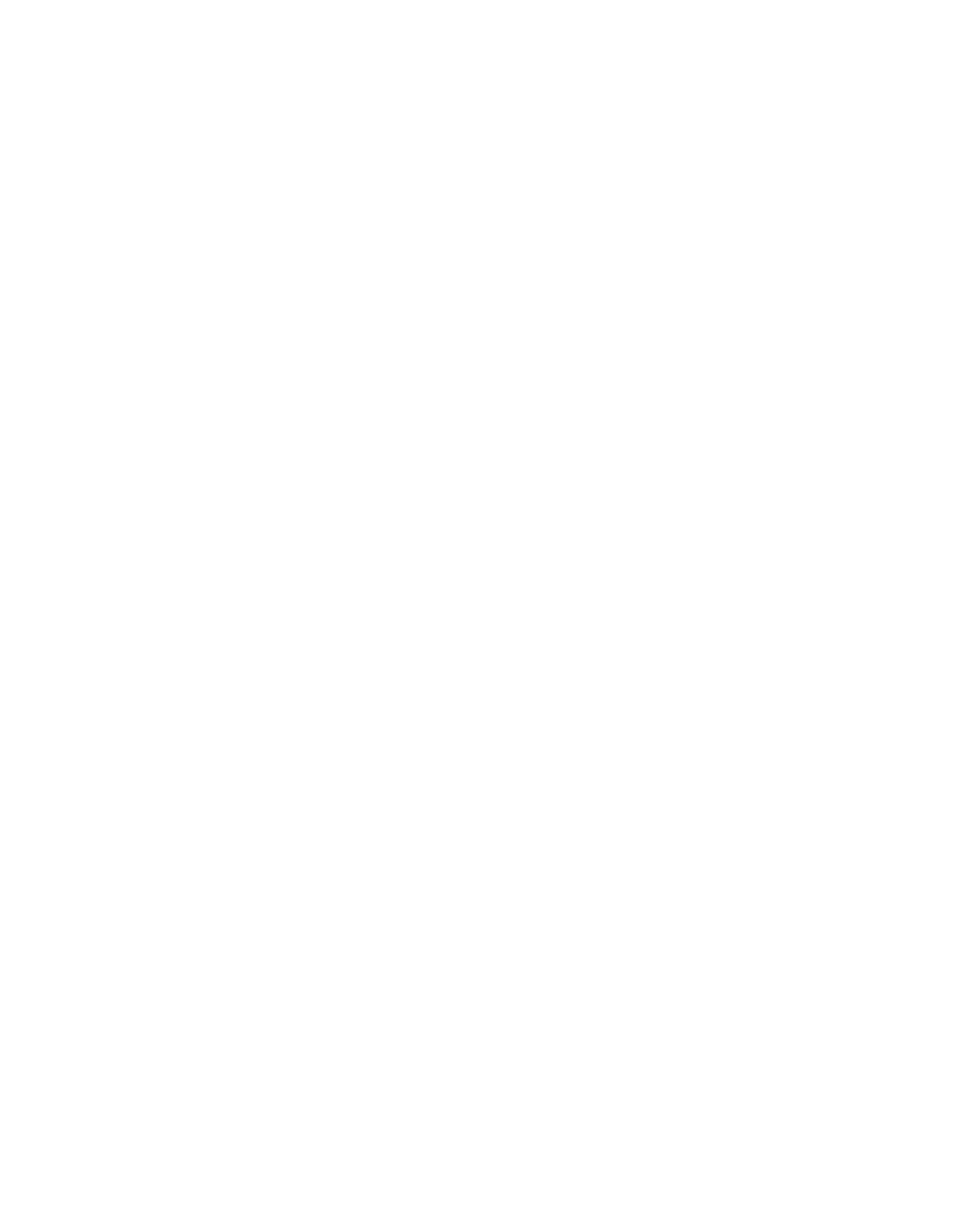## **Mortgage Borrowers Amidst the COVID-19 Pandemic 2021 and Onward**

### *By Tim Dominguez, Associate General Counsel, Compliance Alliance*

In the beginning of the year, a statement by Acting Director Dave Ujieo of the Consumer Financial Protection Bureau (CFPB) indicated the agency's shift to a more assertive role in the enforcement of regulations protecting consumers. One of the chief enforcement priorities because of this shift is to emphasize protection and compliance with regulations for borrowers impacted by the COVID-19 pandemic. Now that we are in the middle of 2021, the CFPB has published a report analyzing data on mortgage borrowers most affected by the pandemic and proposed a collection of rules extending protections at least until the middle of next year. Because of these publications, banks should be prepared for a larger regulatory emphasis on COVID-19 protections and fair lending practices.

The COVID-19 pandemic's financial impact on banks and mortgage customers has not been this vast and deep since the Great Recession of 2010 according to the CFPB's Special Issue brief titled Characteristics of Mortgage Borrowers During the COVID-19 Pandemic released May of this year. Because of the pandemic's economic reach, we have seen an increase in the availability of forbearance programs that temporarily allow borrowers to stop making payments even when delinquent. The CFPB analyzed the data and found that Black and Hispanic borrowers who make up a significant percentage of all mortgage borrowers at 18 percent account for an even larger percentage of borrowers in forbearance at 33 percent or delinquent at 27 percent. The CFPB also found that loans with a loan-to-value (LTV) ratio above 60 percent were more common for borrowers in forbearance or delinquent than those current with their mortgages. Those with an LTV ratio above 95 percent were found to be most susceptible to defaulting on their mortgage.

The data show that loans in forbearance or delinquent were more likely to be single-borrower loans with a sizable amount being delinquent for at least 30 days to 60 days. In crystallizing all these findings, forbearance and delinquency are more common for borrowers who are Black or Hispanic, have a higher LTV, or have difficulty in paying other obligations. Acting Director Uejio stated that, "Communities of color have been hit hard by the pandemic, and the latest data show that many borrowers are still hurting. The CFPB will continue to seek and actively respond to developments in the market, doing everything in our power to help families stay in their homes." This runs true with the CFPB's priorities earlier this year in taking a more assertive role in enforcing consumer protections due to COVID-19 as well as taking steps to ensure racial equality in financial services.

In response to the hardships mortgage borrowers are experiencing due to the financial implications of this pandemic, the CFPB has issued several proposed amendments to the Mortgage Servicing Rules with a tentative effective date of August 31, 2021. The notice of proposed rulemaking (NPRM) adds a general definition for "COVID-19-related hardship" that matches the CARES Act. The proposition in the context of early intervention requires servicers to ask whether a borrower not in forbearance at the time of live contact is experiencing a COVID-19 related hardship. If the borrower indicates in the affirmative, the servicer would be required to list and describe available forbearance programs and give information as to how the borrower can apply for them.

#### **Loss Mitigation**

The NPRM also contains amendments to the loss mitigation procedures. Current rules require servicers to take reasonable due diligence in obtaining a complete application for loss mitigation. This rule specifically focuses on what would constitute due diligence for borrowers in short-term forbearance due to a COVID-19-related hardship. If the program was offered in an applicable circumstance and was based on an incomplete application, the servicer must contact and determine if the borrower wants to complete their application and proceed with a full loss mitigation evaluation at least 30 days before the short-term program ends. When evaluating an application, the proposed rule would now allow servicers to offer certain modifications based on an incomplete application if certain criteria are met. This criterion includes the loan modification extending the length of the loan by no more than 40 years and the borrower's pre-existing delinquency would be resolved by acceptance of the loan modification.

#### **Foreclosure Implications**

Another facet of the loss mitigation procedures impacted by the CFPB's NPRM is foreclosures. While certain agencies and Government-Sponsored Enterprises (GSEs) have all placed their own moratoria on foreclosure, the NPRM's effect on foreclosures is not limited only to secondary market or federally backed loans. The NPRM adds a temporary COVID-19 pre-foreclosure review period in which a servicer cannot make the first notice or filing for foreclosure. The current rule states a servicer is prohibited from making this notice or filing unless the borrower is more than 120 days delinquent. This new rule is proposing to add an overarching prohibition against making the notice or filing for foreclosure because of any delinquency until after December 31, 2021. This would mean, if this rule does become final, foreclosures may not be able to occur until after the year is over, providing extra protection for borrowers impacted by the pandemic.

Banks should now if they have not already done so, take steps in preparing to provide customers impacted by COVID-19 more protections as well as comply with any regulations requiring them to do so. Further, true to the CFPB's direction, banks should also be prepared from an examination scrutiny standpoint during the pandemic for an emphasis on fair lending. The year is already over halfway over, and it is readily apparent that the financial impact and consumer relief may carry on to the next.

*Tim Dominguez serves as Associate General Counsel for Compliance Alliance, joining C/A after graduating from the University of Houston Law Center. During law school, he worked as an intern within the legal department of Frost Bank in San Antonio, TX. He also holds a Bachelor of Science in Communication Studies from The University of Texas at Austin. Before law school, Tim worked various jobs within the Texas state government, including the Texas Senate and the Texas Legislative Council. As one of our hotline advisors, Tim provides guidance to C/A members on a wide variety of regulatory and compliance issues, in addition to writing articles for our publications.*